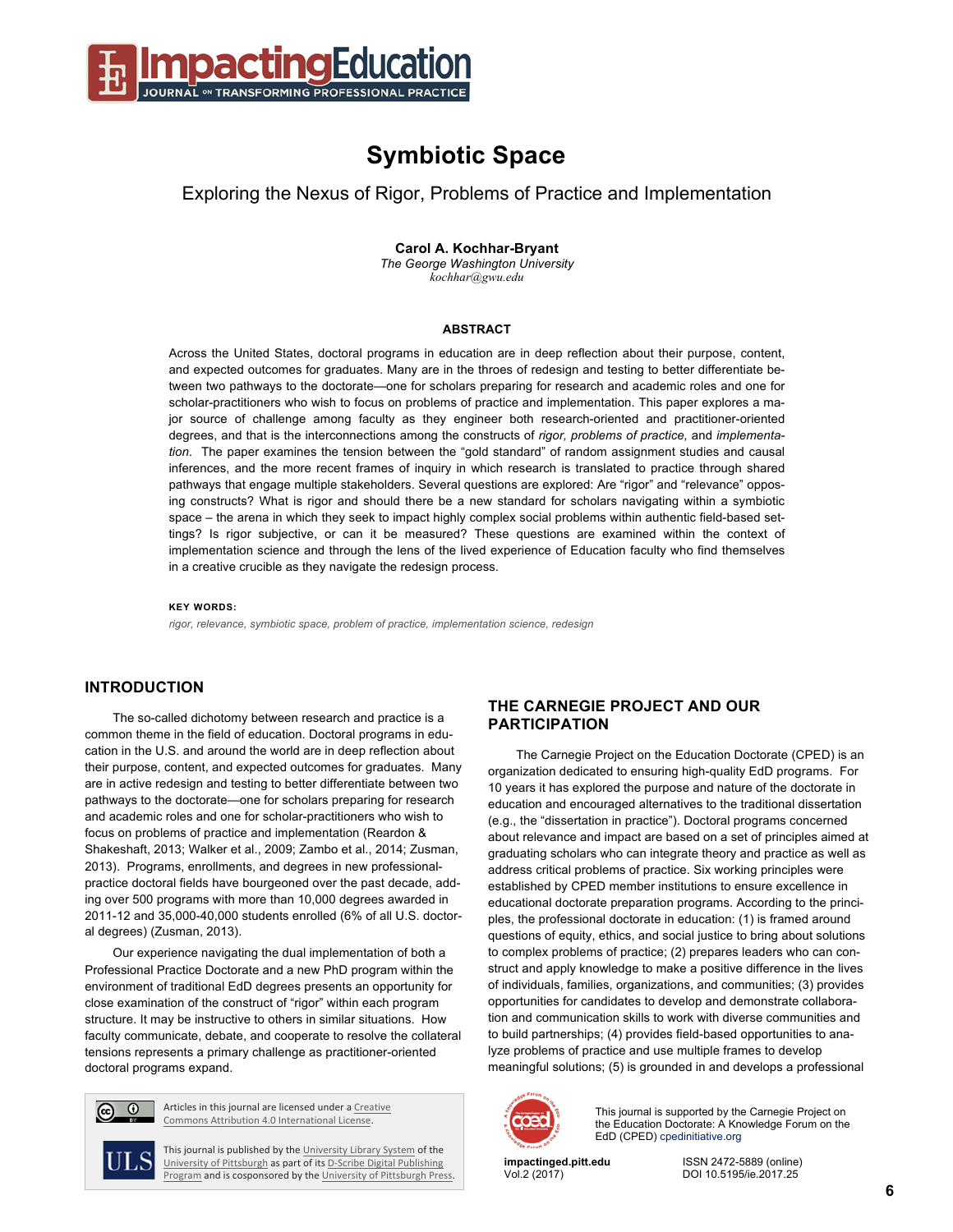knowledge base that integrates both practical and research knowledge and links theory with systemic and systematic inquiry; and (6) emphasizes the generation, transformation, and use of professional knowledge and practice (Carnegie Project on the Education Doctorate, 2009). Over the past three years, in the Graduate School of Education and Human Development, our faculty participation with the Carnegie Project on the Education Doctorate has stimulated an appraisal of our EdD Programs—the intellectual content, rigor, and relevance to our consumers as they prepare to face the dominant challenges in education today in the U.S. and internationally.

# **Outcomes of Our Participation in the Carnegie Project**

A faculty learning community was formed in 2013 to identify core features of effective doctoral programs and to work toward purposeful transformation as we rethink the foundations of our programs. Such transformation has not meant reinvention for the sake of change, but rather faculty recognized the need to nurture a new generation of courageous transformative scholars who could translate research and impact practice. They realized that new standards of rigor needed to be defined for those working within a *symbiotic* (mutually beneficial) *space* between the University and the field—"transformative" scholars who are change agents seeking to impact highly complex social problems within authentic field-based settings.

We currently offer two doctoral degrees, the Doctorate in Education (EdD) and the Doctor of Philosophy (PhD). EdD degrees can be obtained in several subfields, including Educational Leadership, Education Policy, Higher Education Administration, Human and Organizational Learning, Curriculum and Pedagogy, and Special Education. PhD degrees are offered in Education and in Counseling. A research-focused PhD program in Education has recently been approved and a faculty-launch committee formed to implement the program. Features of the PhD program include a modified admission process for applicants, a research course sequence that differs between the EdD and PhD and research apprenticeships that begin in the first semester of the program.

Frameworks for a third degree—the Professional Practice Doctorate (PPD)—are under development in Education Policy, Educational Leadership, Special Education, and Higher Education Administration. These programs are characterized by a shorter yet intense program and field-based apprenticeships in which scholarpractitioners draw on their coursework to define and examine significant problems of practice. Capstone projects are designed to be of direct benefit in impacting a school system, organization, governmental agency, or community organization.

# **Dimensions of Culture Change**

As faculty navigate the redesign, they have begun to experience a wholesale culture change that includes aspects of faculty work, behavior, values, and attitudes. First, faculty expressed concern about whether resources would be shifted away from the EdD degrees (or new PPDs) to the PhD program, as the latter would admit only full-time students who rely on full fellowships. The PhD program was long fought for over a three-year period, and therefore stakes are high for its success. It is important that faculty and the finance director of the department or unit closely observe the patterns of change in resource distribution among the programs in the subsequent years, with attention to issues of equity and the sustainability of both types of programs.

Second, the redesign of academic programs in a school of education challenges well-established ideology and traditions of many faculty. For example, for faculty who have deep-seated beliefs that the PhD is appropriate only for those aiming for careers in research and academia, advanced research courses and extensive research apprenticeships are viewed as a central part of the program and the program is expected to take 5 years or longer. Other faculty are interested in advancing the development of the professional-practice doctorate designed for applied research, field-based apprenticeships that prepare students for leadership roles, and can be completed in 3-1/2 years. It was vital to the success of the PPD to support those faculty members who were excited by alternative models and willing to work together to create new programs. They came to represent a new "force" within the School and were encouraged by the Dean and academic leadership.

Third, balance in teaching, research, and advising loads are a paramount concern in an environment with both PhD and practitioner-based EdDs or PPD. PhD programs tend to have smaller cohorts than the PPD programs. However the PPD is equally as intensive, as faculty load is increased by time spent mentoring students as they create projects of impact, guiding them as they negotiate with partner schools or organizations, and closely supporting their work with stakeholders in the field. A major source of cultural dissonance, however, occurs as faculty works to ensure rigor in the curriculum, the field experiences, and the dissertation within the two programs.

## **THE CONSTRUCTS OF RIGOR AND THE PROBLEM OF PRACTICE**

#### **Rigor vs. Relevance**

Relevance for practice and for implementation of research have also become an important criteria for rigor. Regardless of how technically sound research projects are, if they do not address issues or questions of concern to practitioners and policymakers, it is unlikely that the research will be used (Bradford, 2015). However, despite considerable focus on the research-to-practice gap and on identifying evidence-based practices as a means to bridge it, there is little evidence that suggests that the gap has been meaningfully narrowed (Cook & Odom, 2013). The *implementation* of research, therefore, becomes an important focus for understanding the problem. Fixsen et al. (2005) defined implementation broadly as''activities designed to put into practice an activity or program" (p. 5). In the inaugural issue of *Implementation Science*, Eccles and Mittman (2006) defined implementation science as "the scientific study of methods to promote the systematic uptake of research findings and other evidence-based practices into routine practice" (p. 1). Evidence-based practices were required to be supported by multiple, high-quality, experimental or quasi-experimental studies demonstrating that the practice has a meaningful impact on subjects (e.g., student outcomes) (Odom, 2005). However, implementation and translation of research findings to practice—"wicked problems," according to Fixsen, Blase, Duda, Naoom, and Van Dyke (2009)—represent the most perplexing aspects of evidence-based practices. Implementation conditions are always in flux and engage multiple layers of infrastructure of a system that has been referred to as "contested spaces," in which key stakeholders can either support or obstruct transformation (Gutiérrez & Vossoughi, 2010; Penuel & Spillane, 2014). Gutiérrez and Penuel (2014), therefore, argue for a reconceptualization of rigor that requires sustained, direct, and systematic documentation of what takes place inside programs in order to document how systems being stu-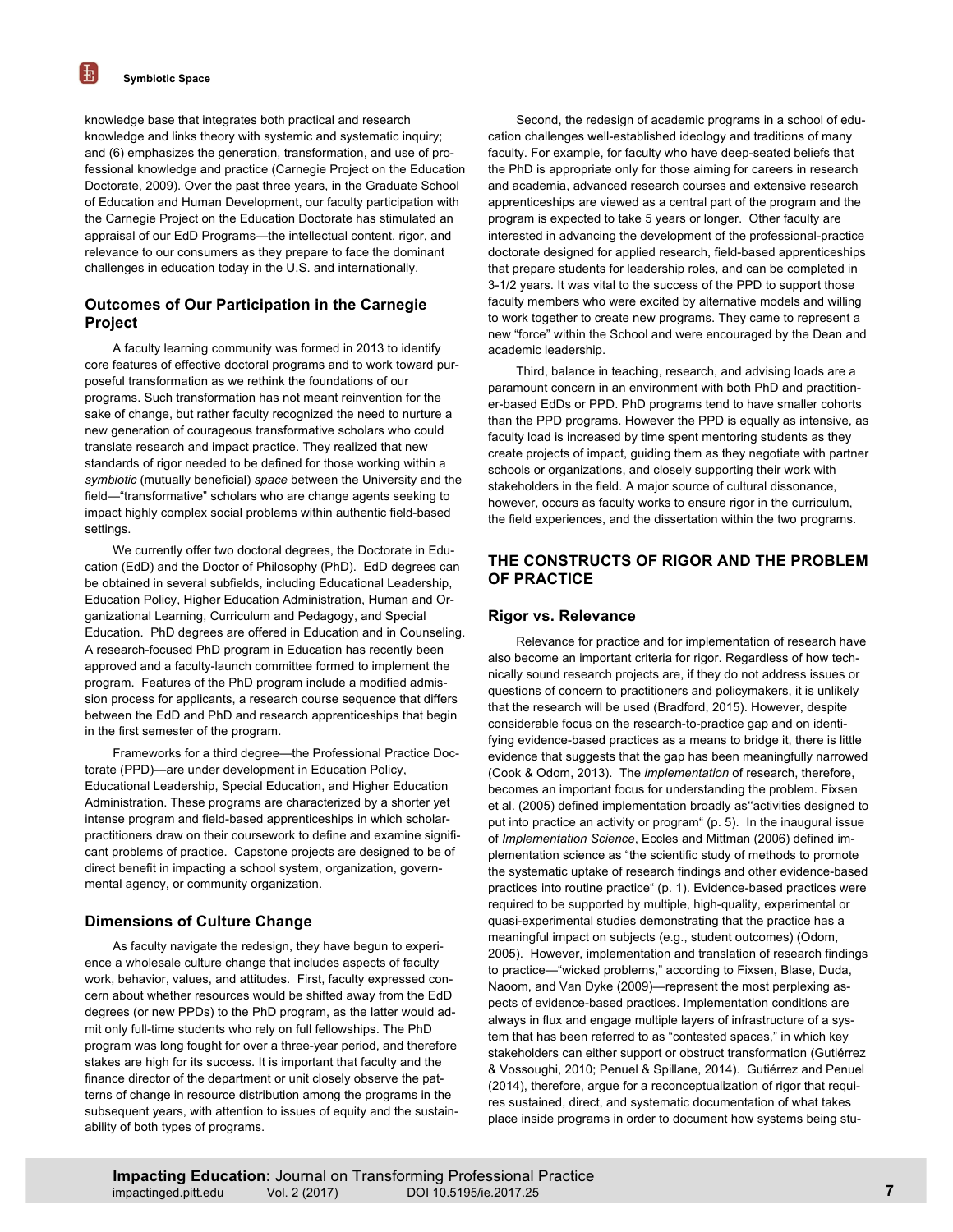died change and adapt interventions in their interactions with each other in relation to their dynamic local contexts.

# **Rigor, Problems of Practice, and Implementation Science**

The aim of the Educational Sciences Reform Act in 2002 was to call for scientifically based research that would "apply rigorous, systematic, and objective methodology to obtain reliable and valid knowledge relevant to education activities and programs" (Pub. L. No. 107-279, p. 116). However, the field continued to express concern about the narrow set of criteria used to define "rigor," and the establishment of a "scientific culture" that relied primarily on the "gold standard" random assignment studies of program effects as the remedy for the failures of education research to offer credible guidance for policy and practice (Gutiérrez & Penuel, 2014). At the time, Erickson and Gutiérrez (2002) argued that rigor in studies that aimed to draw causal inferences about policies, programs, and practices required in-depth qualitative research—an understanding of the *Why, How, and Under what conditions* programs and policies work, including the following:

- Sustained, direct, and systematic documentation of what happens inside programs
- How individuals under study (e.g., students and teachers) change and adapt to interventions in interaction with each other in relation to their local contexts
- A focus on persistent problems of practice examined within the context of their development
- Attention to ecological resources and constraints (Gutiérrez & Penuel, 2014)

As a result, the Institute for Education Sciences (IES) began research programs that focused on problems of practice and for which relevance for practice and policy was an explicit criterion for judging the quality of research proposals (Easton, 2013). Examples of these programs include Continuous Improvement Research in Education and the Researcher-Practitioner Partnership in Education Research. These programs were not intended to promote translation of research to practice in a unidirectional manner, but rather through a more *reciprocal* pathway (Easton, 2013). Criteria for judging the "relevance" of research proposals were required to include the following:

- Documentation that the problem of focus is perceived by multiple stakeholders to be significant, persistent, and worthy of investigation
- Evidence provided by researchers that they have engaged in a process to negotiate the focus of their joint work and which documents how participation in the process was structured to include diverse education stakeholders
- Specific methods for bringing relevant stakeholders together and deliberating about the problems that can and should be addressed through research and development
- Engaging the multiple layers of a system's infrastructure that have accumulated over time (contested spaces) so that they can support rather than obstruct transformation (Gutiérrez & Vossoughi, 2010; Penuel & Spillane, 2014)

These criteria include important aspects such as 'problems worthy of investigation,' 'multiple stakeholders,' 'negotiating the focus,' 'participation in the process,' 'deliberation about problems,' and 'engaging layers of infrastructure. Following Gutiérrez and Vossoughi (2010), rigorous and consequential study of efficacy of educational

interventions involved sustained first-hand observation, sharing in the action and cognition of practitioners, studying side-by-side in symbiotic space, and being jointly engaged in work to transform systems. These conditions are more likely to produce sensitive and robust measurement and ecologically valid accounts of institutional change.

Educational interventions have been viewed as contested spaces that are filled with tension and resistance from a range of stakeholders. Supporting and engaging more diverse stakeholders in defining the focus of research and development requires that researchers rethink the nature of educational interventions. Approaches to interventions can be viewed as dialectical systems that are subject to revisions, disruptions, and contradictions (Gutierrez & Vissoughi, 2010). Therefore, research into the "social life of interventions" demands more open-ended, socially embedded studies that involve mutual engagement, and the identification of contradictions within and across the levels of the system under study. The contested spaces, then, become symbiotic spaces.

## **RECOMMENDATIONS RELATED TO STANDARDS OF RIGOR AND IMPACT IN DOCTORAL PROGRAMS**

# **Differences of Opinion About Research Preparation**

The definition of 'rigor' as a key standard for innovative PPD programs actually encompasses a set of transformative developmental skills that reach beyond the aims and capacities of most traditional research oriented programs. These transformative skills enable scholars to harness their creativity to solve crucial and highly complex social problems. Transformative programs create transformative scholars who can redraw or expand the boundaries of practice and policy because they have developed the commitment and identity of a change agent, are guided by a powerful vision of the future, and can translate that vision into reality regardless of the environment (Nisan & Pekarsky, 2009). Transformative scholars envision, in the field of education, that which has never been, and they do whatever it takes to make it happen. In short, they are prepared for high-impact action in the world.

# **Rigor and the PhD**

In recent years, academics have debated the value of the EdD and considered plans to improve it, and to raise its stature to that of the PhD (Basu, 2012), or to offer both degrees. University program redesigners tend to distinguish the degrees by candidates' role aspirations, but do not attempt to define 'rigor' in relation to the two degrees. For example, in 2012, Harvard University eliminated the EdD which it had offered for 90 years and replaced it with a PhD The Academic Dean, Hiro Yoshikawa, explained that the EdD program was already a research-based degree, and so to eliminate the confusion between the two degrees they moved to the PhD for those preparing for research roles. The EdD was replaced by a shorter, practice-based program designed for those preparing for leadership in education. The goal was to equate such a degree with other professional degrees rather than with the PhD.

The Rossier School of Education, University of Southern California, distinguishes the PhD program (a 44-month program) as "research-oriented," whereas the EdD programs (32-33 months) are directed toward educational "practice" and the application of theory and research. The EdD is considered equal in rigor but different in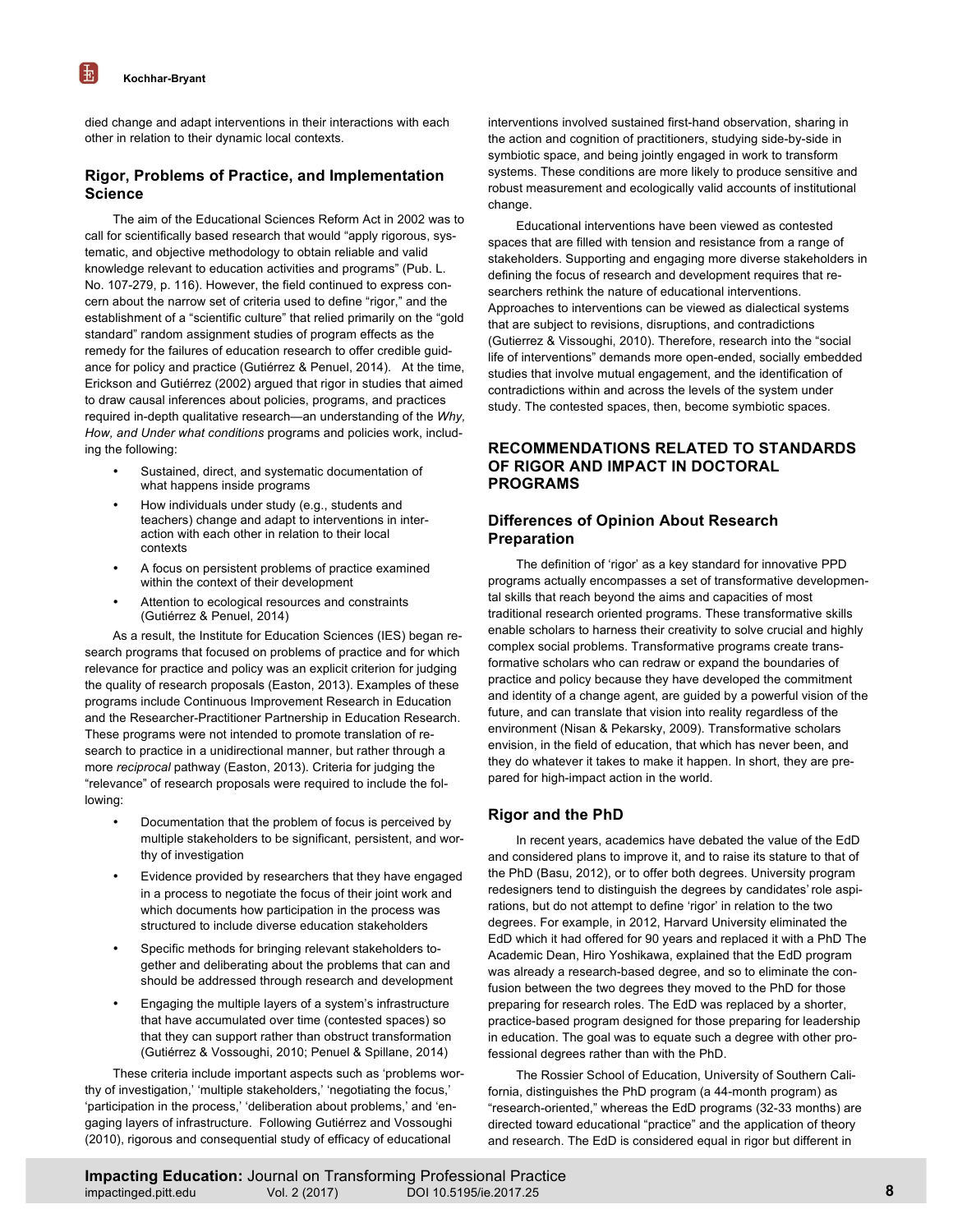substance from the PhD (USC, 2017). The PhD student is typically a person who (a) anticipates a faculty career or an area of practice that demands research expertise, (b) is excited by theory and conceptual analysis, and (c) intends to participate in research and has the potential for primarily advancing the theory in the field rather than implementing its practice. The EdD student is a person who (a) is planning to work in the field as a practitioner, (b) is particularly interested in developing new practical or technological capabilities, and (c) is interested in research that emphasizes development, evaluation, or field-based projects (USC, 2017).

Concerns about creating and sustaining rigor represented the greatest challenge for the quality and coexistence of the two programs. A review by the current author of the content and requirements of 25 PhD programs yielded the following criteria by which quality of the programs is judged: intensity of coursework; high level of critical thinking; a common domain of knowledge in the discipline that all students should master; advanced knowledge of the research methodologies of the discipline; original research contributions that build on current research available in the field of study; and the stature of the journal or other media for publications. Requirements in these programs for candidates who complete a doctoral degree, either the PhD or the EdD (in the 20 programs that offered both), should demonstrate the following skills:

- Broad and advanced knowledge within the discipline
- Successful use of a range of methodologies of the discipline
- Independent performance of original or applied research
- Effective communication, written and oral
- Performance as a professional in the discipline

## **The Crucible of Implementation: Rigor and Laboratories of Practice**

Definitions of rigor and program quality require re-imagination in the context of authentic field-based settings. The previous discussion about the meaning of rigor and relevance leads to other questions that are equally as provocative in the context of program design and expectations for candidate performance. Can a practitioner-oriented program achieve the same level of "rigor" as a traditional research doctoral program or should the construct be redefined? Does "rigor" encompass a special set of skills that are linked with problem solving and field impact? Program "rigor" as defined within a practitioneroriented program affects matters of program status and value, faculty identity, student identity, student performance expectations and experiences, program content, and distribution of resources.

CPED held a discussion about this topic in its November 2012 UCEA meeting in Pittsburgh, offering the following observation

Because the professional practice doctorate in education prepares graduates to engage in a type of work fundamentally different from a research-heavy PhD, CPED asserts that the standards for the two degrees should display strikingly different definitions of excellence and quality. Reframing the question of what constitutes rigor, based on a criterion unique to the EdD, rather than a standard borrowed from the PhD offers an important opportunity for the development and longevity of a true professional practice degree in education. To that end, perhaps we should be asking: What is the IMPACT of our programs? (Perry, 2012)

Other discussants suggested that quality be defined as the degree of impact our programs have on the profession we serve. The challenge is, however, to reach consensus on how quality should be defined and how impact should be determined and measured in terms of the leadership performance of our graduates. Several dimensions of quality and rigor can be defined as core elements of "laboratories of practice" and authentic field-based settings (Shulman, 2005) in which theory and practice inform and enrich each other and allow students to address complex problems of policy and practice.

#### **A Vignette: Research Reciprocity and Impact**

The following vignette illustrates the process of interweaving professional and personal development through the curriculum, experiential activities, development experiences, and dissertation. This vignette reflects the development and dissertation work of the current author's recent doctoral graduate.

**The choice.** Angela H. had examined several doctoral programs that offered PhDs. However, she was concerned about a "traditional" program, in which she may have to fit into existing research orthodoxy and faculty agendas rather than forge her unique path. As a school psychologist, she believed that research should be conducted in collaboration with the "researched" and in real-world settings. She was inspired by the idea of embedding her research in the professional community of which she was a part and creating a context for shared inquiry. When she was interviewed for the program, she was asked, "How do you want to make a difference in the world?" She had never been asked this question and was intrigued by the idea of having the freedom to envision what had never been and then do whatever it took to make it happen. Faculty knew that Angela was self-motivated, inspired, and committed, and could be guided to translate her vision to practice.

**The preparation.** Angela was well prepared for the dissertation stage as a result of her coursework and related development experiences. Her program plan combined courses in special education leadership, systemic change and consultation, qualitative and quantitative research tools, legal issues and public policy, preparation for the professorship, and coursework that bridged neuroscience with child development and education. She had also participated in two field-based research internships under the direction of faculty leaders. Each student was required to examine a topic of interest related to a specific population of individuals with particular neurodevelopmental disorders requiring educational interventions. The requirements for the student's project portfolio included information related to prevalence and incidence data, assessment approach, social profile (e.g., a picture of the social conditions for the population in terms of access to education, technology, economic wellbeing and employment, postsecondary education, and independent living), an individual case example, overview of research, implications for educational research, and recommendations for further research. For example, one of the projects engaged her, along with other doctoral students, in collaborative exploration of the neuroscience of attachment disorders in adolescents. The team provided a history of reactive attachment disorder (RAD), diagnostic criteria, definitions, and behavioral manifestations and symptomatology. They distinguished among different types of RAD, closely examined the DSM-IV classifications, and critically examined underlying theories of RAD, particularly those of Bowlby (1983), Ainsworth (1978), and Blount-Mathews and Hartenstein (2005). A compelling exemplar case study captured not only the behavioral manifestations, but also the impact on the family and on schools attended. They provided available prevalence and incidence data and explained the limits of research literature on the subject. Definitions of RAD by the American Psychiatric Association, World Health Organization, Centers for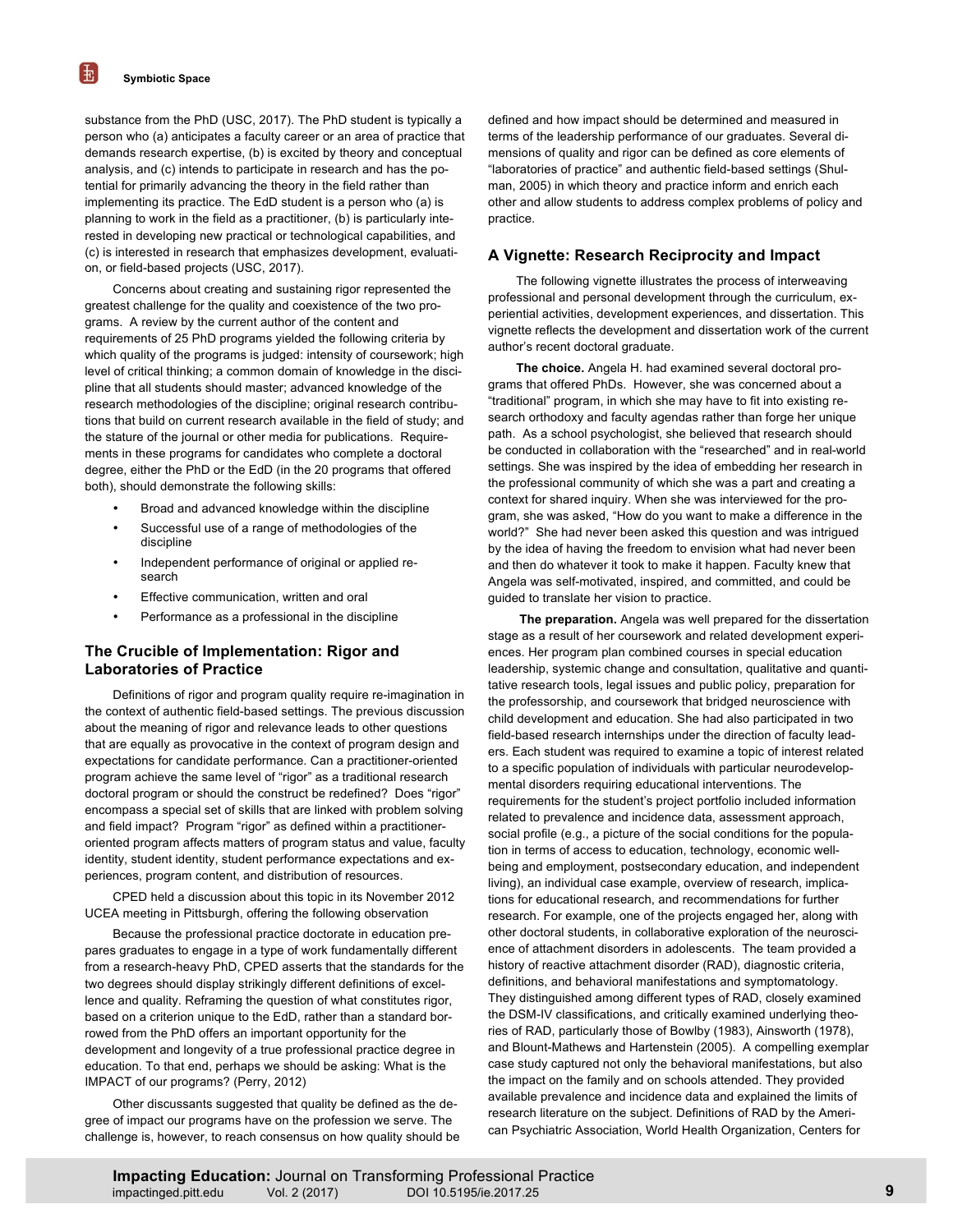Disease Control, and Administration on Children, Youth and Families were presented.

The team presented a review of the social conditions for the population, addressing factors such as self-concept and mental health, success in employment and postsecondary education, independent living, and community participation. Outcome data on the population of children were compared with that of children without the disorder. A framework was provided for understanding RAD, including impacts of early care-giving and brain development; effects of trauma and abuse on self-regulation, communication, and cognition; and psychobiological relationships. The team discussed emerging efforts to understand the role that early negative experiences have on the neural system and brain structures, aspects of early brain development, stress responses, and neurobiology and neurotransmitters. They also addressed interacting neurobiological systems (sympathetic and parasympathetic systems, limbic system), genetic predispositions, and temperament.

The project closed with the framing of important research questions, with examples of emerging and promising research on the topic. A summary was provided on what is known about the effects of RAD on cognition and learning, the challenges to educating children and youth with the disorder, and identified interventions in practice with the population.

An important part of this kind of project is the practice of "assumption hunting" (Brandenburg, 2008), in which students examine the complexity of a problem as well as the beliefs and assumptions at its root. The grounding assumptions of contemporary interventions were critically analyzed in the light of new neuroscience knowledge (e.g., limitations in effectiveness of medications) and recommendations were made. Another important element of the project was the hunting of former *theories of change* associated with previous interventions into the problem. While the team concluded that the disorder is "entirely preventable," their course professor queried whether enough is known to date to be certain that attachment disruptions would not occur even in healthy caregiver relationships.

During this team project, Angela was challenged to think deeply about the kind of impact she wanted to prepare for and create.

**Mentoring for impact.** Angela's program included mentoring and guided processes in which students clarified their personal and professional identity, examined their motivations for their commitment to change, and reflected on the importance of culture and diversity in their decisions and actions. Angela spoke about her concern with the rising number of older children with math disabilities and attentional problems, and wanted to design an intervention that she could test.

Doctoral programs that design for impact require intensive faculty time devoted to advising the student, guiding the study design, and coaching for the negotiation of the field-based project implementation. Angela viewed the dissertation as an opportunity to design and measure an intervention with a population of children for whom she and school professionals were concerned. She also hoped that a successful *intervention* could be replicated in the future with a larger population in her school district. She wanted to achieve a goal greater than that of individual personal and professional development—to in fact transform her commitment to relevance and impact in her work. She and her peer cohort had become aware that they had stepped outside the narrow band of advancing their selfinterests as scholars and had embraced the transformative scholars' doctrine: impact the world and work deeply in the community.

In summary, Angela was oriented early to a critical interrogation of her beliefs as well as of current practices. She strengthened her ability to express her values and talents and thus to actualize her identity as a skilled professional. She reflected on the personal and professional transformations that contributed to her identity as a change agent and on the value-commitments that guided her actions. Finally, she learned what it meant to construct a *theory of change* that was grounded in an understanding of the history of previous interventions into the problem of interest.

**The dissertation: Rigor and relevance.** Angela's dissertation is titled the *Effectiveness of Computerized Working Memory Training on Math Achievement and Other Transfer Effects in Children with ADHD and Math Difficulties* (Heishman, 2015). As a school psychologist in rural Pennsylvania, she was aware that children with learning disabilities and attention deficit hyperactivity disorder (ADHD) struggle daily and are at risk for poor long-term outcomes. She was interested in emerging evidence suggesting that working memory (WM) may improve by adaptive computerized working memory training. She enlisted 23 school-aged children (11 females), from the 5th grade to the 12th grade, who had both math difficulties and ADHD to participate in a quasi-experimental, repeatedmeasures study in a school to investigate transfer effects of working memory training (Cogmed RM) on math achievement, fluid reasoning, and memory and learning tasks. As part of a pilot, the Cogmed Progress Indicator (CPI) was used to measure transfer effects on working memory, following directions, and math challenge throughout the training. Cogmed Working Memory Training is a softwarebased program reported to improve working memory and designed for children and adolescents. It combines cognitive neuroscience with computer game design and professional support for teachers.

Standardized instruments were administered at baseline and at 4 weeks and 4 months post-interventions. Teachers and students completed the Conners-3 to assess ADHD and teachers completed the Behavior Rating Inventory of Executive Function (BRIEF) to measure executive functioning. The Cogmed Coach discussed with parents and students the concept of working memory, how it impacts academics and functioning in daily life, and how Cogmed working training works.

Statistically significant improvement on the CPI was found on the following-directions tasks, and on indices measuring verbal memory, visual memory, verbal working memory, symbolic working memory, attention/concentration, working memory, general memory, and fluid reasoning 4 weeks post-intervention. Statistically significant differences were also found at the 4-month follow-up period in math fluency, applied problems, and math calculation. Working memory, inhibition, organization, and the Behavior Rating Index scales of the BRIEF were found to be statistically significant at the 4-month posttest, and ADHD showed significant improvement. Angela concluded that the results were very promising, though additional research was needed to address the limitations of the study.

Angela knew from the beginning that her research needed to be *relevant* to those in the research environment. In the initial stage of her research she identified shared interests with the school community and engaged multiple stakeholders in her research design and its implementation, including her participants and their families. She worked with teachers and school administrators to identify what they needed and expected from her research and learned of their interest in using the results of her study to improve instruction with students and to integrate the practices into the curriculum. She also asked parents and teachers what they believed needed to be explored and how they might contribute to the study.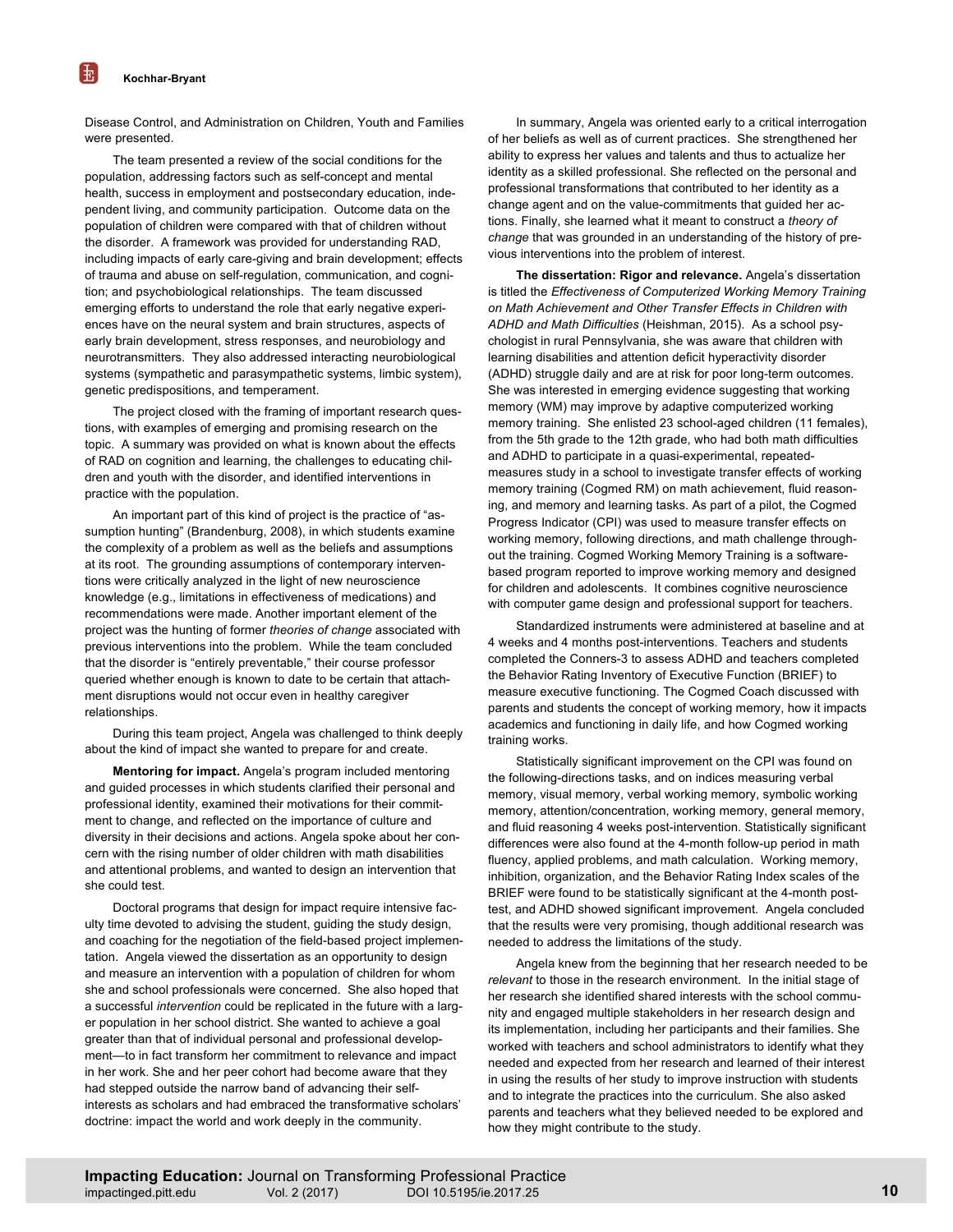玉

#### **Lessons about relevance and stakeholder perspectives.**

Acting on the ethic of relevance and reciprocity, Angela considered how the different groups in the study would use the work. She explored cultural issues that might shape the perspectives on the problems of children with ADHD and math difficulties. She asked the parents, teachers, and administrators what they were interested in seeing as a result of their participation, and she provided a thorough report of processes and results. This report resulted in the development of additional professional development materials for teachers, and recommendations for wider use of the Cogmed instructional strategies. Angela worked continuously to adjust her study to ensure that she was exploring questions that were relevant and important to the community she was studying. In the process, she became an advocate for the student participants and their families. Collaboration and reciprocity meant viewing research as a *relational endeavor* asking questions that mattered to the community and engaging them in interpreting the meaning and the results.

**Lessons about reciprocity in research.** The notion of reciprocity regarding the dissertation elicited provocative questions from Angela about who owns a research project. Her advisor reframed her more general questions as follows: if the research is contextual, engages multiple stakeholders, is dependent upon these relationships, and the interpretation is context-sensitive, then who ultimately owns the work (Kochhar-Bryant, 2016)? She concluded from the question that it is not a dichotomy between the researcher and the researched, but it is *both-and.* She also learned that the dissertation in practice that embraces reciprocity leads education researchers to a broader conceptualization of evidence, one that expands the transformative potential of collective work (Trainor & Bouchard, 2013).

**Reflecting on barriers and threats in the process**. Angela reflected on many challenges and barriers in the process of preparing for and negotiating the research project in an authentic setting. Echoing Schein (2004), she learned that for a culture to effectively change within an organization, the staff not only had to learn something new, but also had to "unlearn" something. Angela also realized that for transformative change to occur there needed to be "disconfirming data" that suggested the inadequacy of former strategies. It was important that she gathered and presented that data. Third, Angela learned that the school culture was perpetuated through a process of socialization that involved the transmission of values and information. It was, therefore, important to ensure that the senior staff received continued training to be able to communicate and reinforce these concepts effectively with new staff (Van Maanen & Schein, 1979). Angela came to understand that the perfect reform initiative does not exist and that the focus on reform distracts educational leaders from focusing on the school culture and the elements of that culture that must be understood and nurtured for the reform to succeed (Ross, 2010).

Fourth, Angela noted several factors that may have affected the outcomes of the behavioral checklists. One factor in particular that may have affected teachers' observations of students' behaviors may have been the excessive demands placed upon them that essentially led to a negative school climate. Teachers reported feeling overwhelmed during the school year in which the research study was conducted, particularly with changes in the teacher evaluation system whereby their students' performance on standardized assessments could affect their ratings. Additionally, teachers expressed concerns about pending changes taking place in the curriculum due to requirements to meet Common Core standards. Adding to these new demands, teachers were faced with changes in the assessment of their students, and they expressed some concern about students participating in computerized interventions during the

resource period in the day instead of receiving additional homework support. These stressors on teachers may have produced negative attitudes affecting the ratings. In other words, bias against the participants' involvement in the computerized working-memory training program needed to be considered, particularly as the teachers were well aware of the training program. It is plausible to think they were resentful as they were further frustrated by a system that gave them less autonomy in how they structured their lessons and met the needs of their students.

A fifth serious threat to the successful implementation of the initiative was the inadequate time for planning, sharing information, and working through implementation problems. Finally, the shrinking pool of financial resources available for staff training and for implementation required creative thinking about sustaining the project through alternative funding.

**Lessons about bridging knowledge across disciplines**. Angela raised an important concern that many stakeholders in education are unaware of the knowledge from in the field of neuroscience explaining the learning processes involved in reading, writing, and mathematics. They could be at risk of employing instructional practices and using expensive materials that are not appropriately addressing the developmental needs of many of the students in the classroom. This is of particular concern when working with struggling learners who may have specific cognitive deficits that contribute to their inefficiency in learning. By not considering the neurodiversity that exists among learners, educators could clearly miss opportunities to make significant changes in young people's lives. One of the strengths of this research, as well as others on computerized working-memory training, is that it provides additional translational research through the examination of cognitive underpinnings linked with learning and tests whether specific targeted interventions may lead to improvements in neuropsychological processes and academic skills of struggling students.

Angela asserted that probably the most important group of stakeholders that needed to be aware of the research connecting the fields of neuroscience and education were teachers. One of the most powerful concepts that teachers should understand is that the brain is malleable, and not fixed as many educators were once trained to believe. Angela had reviewed the research on the plasticity of the brain and the discovery that reducing the negative effects of certain variables, such as poverty and stress, can improve specific cognitive processes that directly impact school performance. Therefore, she surmised, translating this knowledge to teachers may help them to feel more empowered about their crucial role in shaping young children's current and future neuropsychological development.

## **SUMMARY AND CONCLUSIONS: COMPARISON OF THE PHD AND PPD IN RIGOR AND RELEVANCE**

#### **A Quantitative PhD Study on Working Memory**

The following summary of a quantitative dissertation study by Southard (2014) is presented here as a comparison with the previous study in order to discuss distinctions between the criteria for rigor and the construct of relevance between the PhD and PPD programs.

The Southard quantitative study investigated the relationships among working memory, creativity (measured as divergent thinking and creative achievement), and nonverbal intelligence. The study also examined the roles of working memory and intelligence in the creative process. In order to examine this, participants were evaluat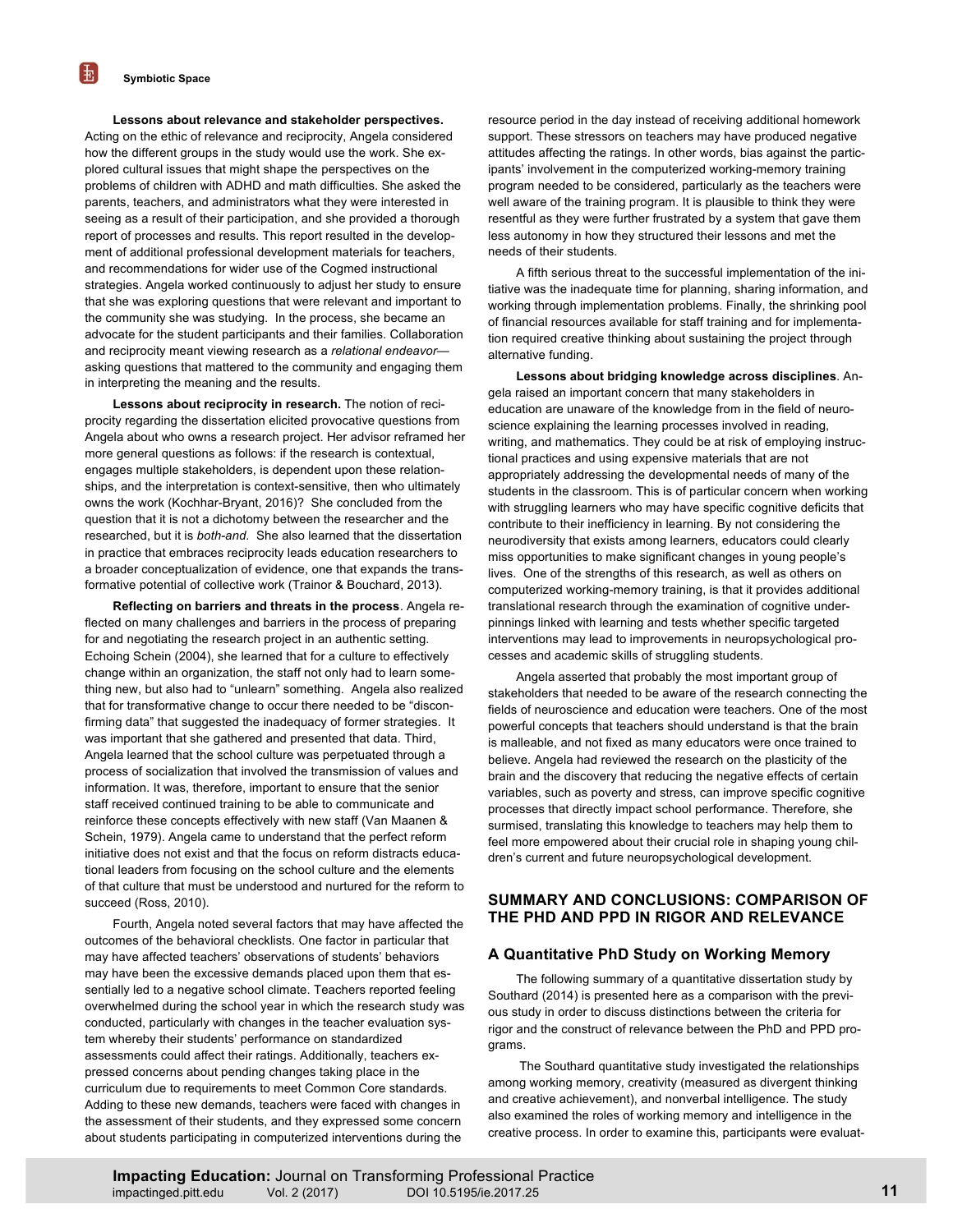ed using a variety of cognitive tasks that included the Alternative Uses Test, the Consequences Task, the Creative Achievement Questionnaire, the Alloway Working Memory Assessment, and the matrix test from the Wechsler Abbreviated Scale of Intelligence.

The sample for this study consisted of 166 students enrolled at the University of North Florida. Of the students in our sample 29 were Freshmen, 21 were Sophomores, 65 were Juniors, and 51 were Seniors. A large portion of our sample (42.77%) were between 18 and 20 years old, 30.72% were between 21 and 23 years old, 9.64% were ages 24–26, and 15.66% were 27 or older. The majority, 53.61%, of the participants' ethnicity was Caucasian; 18.07% were African American, 13.25% were Hispanic, 7.23% were Asian/Pacific Islander, and 7.83% identified their ethnicity as Other. The results of this study indicate that verbal working memory was related to divergent thinking over and beyond intelligence and creative achievement (Southard, 2014).

# **Standards for Rigor in the Scientific Process**

Many academicians equate good (i.e., rigorous) research with a positivist perspective and recommend an emphasis on quantitative skills and methods (Torff, 2011), proposing a hierarchy of data collection and analysis techniques, some more "rigorous" than others. For example, doctoral programs funded by the Institute for Educational Sciences (2008) to increase the supply of researchers in education give preference to rigorous education research preparation for the conduct of efficacy and scale-up trials. IES refers to the "methodological superiority of randomized trials for drawing causal claims in areas in which outcomes are affected by many variables" (pg.10). The National Academies of Science (2002) concludes that nonrandomized studies are weaker in their ability to establish causation than are randomized field trials (National Research Council, 2002).

The practice of scientific research—whether quantitative, qualitative, or mixed method—demands that the researcher's work be intellectually rigorous, accurate on all points, ethical, and dispassionately executed (Bradford, 2015). Rigor in quantitative research is judged by how narrow, concise, and objective the design and analysis techniques are and how strictly the rules have been adhered to and applied to all decisions (IES, 2008). The steps involved in the scientific process vary slightly depending upon the field; the following is an outline of the general approach:

- Make an observation or observations.
- Ask questions about the observations and gather information.
- Form a hypothesis—a tentative description of what's been observed and predictions based on that observation.
- Test the hypothesis and predictions in an experiment that can be reproduced.
- Analyze the data and draw conclusions; accept or reject the hypothesis or modify hypothesis as necessary.
- Reproduce the experiment until there are no discrepancies between observations and theory (Bradford, 2015; Kantrowitz, 2014).

However, there are differences of opinion about what the preparation should look like for doctoral students.

## **Rigor and the Problem of Practice Dissertation**

Kantrowitz (2014) argues that researchers need to be cautious about making claims that some data collection or analysis techniques are "more rigorous" than others, and furthermore, that researchers should stop associating standards and rigor only with confirmatory and hypothesis-driven research. She also advises caution when claiming that fixed standards are needed for particular methodological techniques. Methodological techniques share a common set of properties but their power lies in the ability to adapt a specific research technique to different research contexts (Kantrowitz, 2014). Standards of rigor can be established for exploratory and descriptive research.

Problems of practice—of implementation and translation of research findings to practice—have been referred to as "wicked problems" (Fixsen et al., 2009). They represent complex problems that occur in implementation conditions ("contested spaces") that are in flux and that engage multiple layers of infrastructure of a system where various stakeholders can either support or obstruct transformation (Gutiérrez & Vossoughi, 2010; Penuel & Spillane, 2014). Such conditions require a set of skills in the researcher that enables him or her to engage in a process with diverse stakeholders to define the problem of focus as being significant, persistent, and worthy of investigation. A reconceptualization of rigor for studies in these conditions requires sustained, direct, and systematic documentation of *what takes place inside programs* to document how systems being studied change and adapt interventions in interaction with each other in relation to their dynamic local contexts.

Scientific rigor associated with qualitative research (nonexperimental) is defined as being open to the data, scrupulously adhering to a specific philosophical perspective, and thoroughness in collecting data (Guba, 1981). It is also judged by the logic of the emerging theory and whether the findings are contributing to what is already known about the phenomenon under study. Criteria for rigor and trustworthiness of the data included the following:

- Truth value / credibility of the study: degree to which the researcher has established confidence in the truth of the findings for the subjects and the context in which the study was undertaken
- Applicability: degree to which the findings can be applied to other contexts, settings, or groups
- Consistency: extent to which the findings would be consistent if inquiry were replicated with the same subjects or similar context
- Neutrality: degree to which the findings are a function of the subjects/informats and condition of the research and not of other biases, motivations, and perspectives (Lincoln & Guba,1986)

Ensuring a standard of rigor within a problem of practice dissertation requires that the program provide candidates with the following:

- 1. An opportunity to envision solutions to significant problems within the symbiotic space between the university and the stakeholder community
- 2. Challenging opportunities to express one's values and talents, and thus to actualize one's identity as a skilled professional
- 3. Opportunities to define and reflect on personal and professional transformations that contribute to one's identity as a change agent, and commitment to a larger community impact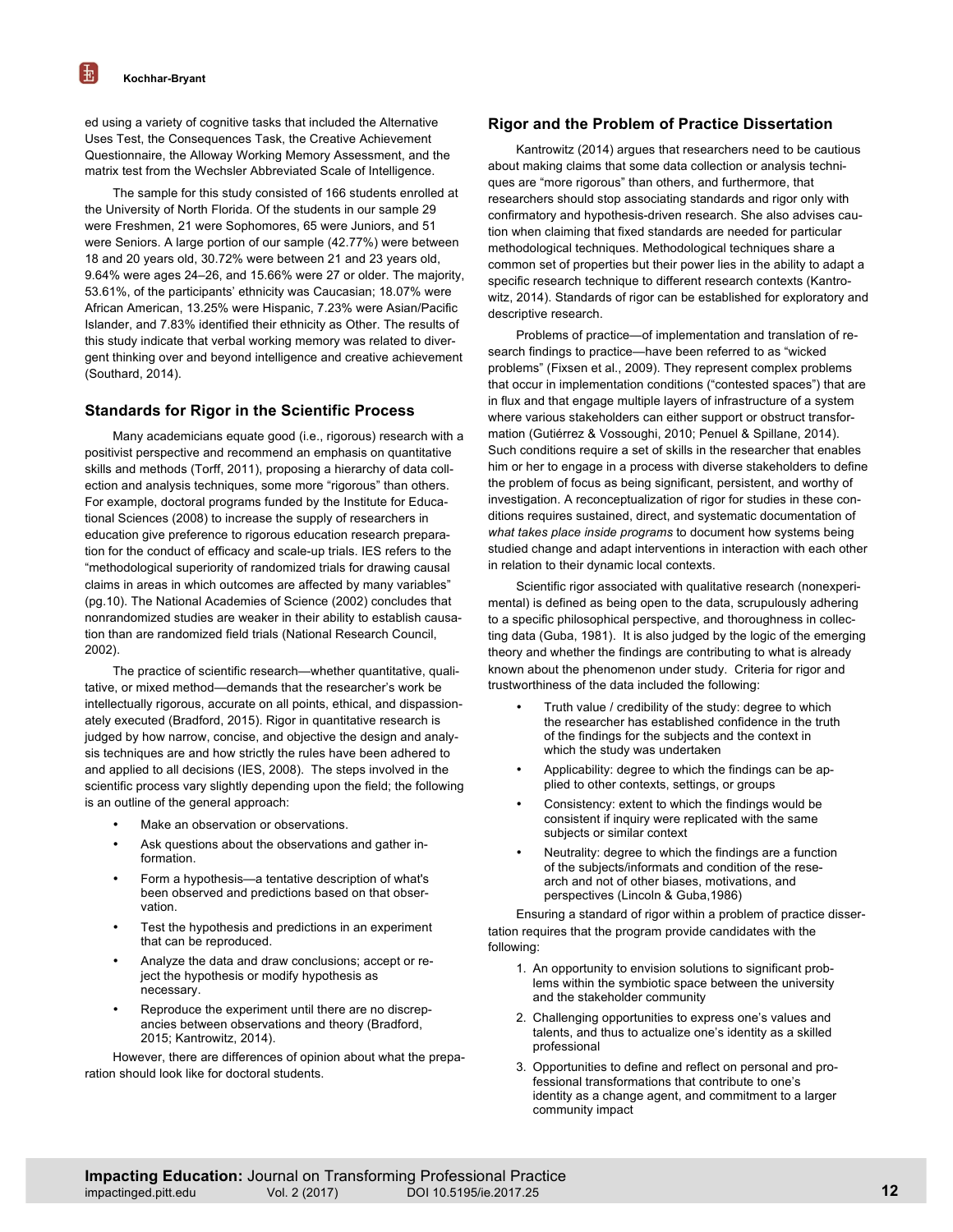**Symbiotic Space**

玉

- 4. An opportunity to construct a theory of change that is grounded in theory and understanding of the history of previous interventions into the problem in the past;
- 5. An opportunity to develop a sense of mastering a challenging situation and, through this, to feel a sense of responsibility for future outcomes
- 6. The challenge of exercising leadership for social change through professional and applied research activities that result in appreciable improvements on processes, policies, or social conditions within the community, particularly for vulnerable populations
- 7. Opportunities to use data to understand the effects of innovation, and ability to gather, organize, judge, and analyze situations, literature, and data through a critical lens (Shulman, 2005)
- 8. The shaping of a perspective that views cultural and linguistic diversity as an asset
- 9. Mentoring that engenders a sense of deep commitment to a research problem that is compelling for the individual and for the community or organization in which it occurs

The dissertation, therefore, is viewed as having the aim of achieving a goal that is much greater than the individual's personal and professional development. Rather, it becomes an instrument for transformative development within the research context, and for the shaping of both a personal and a shared identity for change and a commitment to making a difference or effecting a change.

The shared, negotiated process becomes an enriching aspect of the dissertation for the researcher and his or her relationship with the researched. Departing from the model of 'get the data and run, the researcher develops a reciprocal relationship (Fine, Weis, Weseen, & Wong, 2003; Trainor & Bouchard, 2013; Zigo, 2001), ensuring that the subjects benefit from the study.

## **Closing**

With several practitioner-oriented doctoral programs in embryonic stages, along with the concurrent implementation of a new PhD, our faculty are navigating the tensions of past practices and behavioral and value sets, and the demands of a new conceptual frame. They are faced with disquieting issues related to the balance of resources among programs, equity in the balance of faculty load, challenges to program traditions, threats to faculty and student identities, and dynamic standards of rigor. High-impact projects are rigorous, powerful, inspiring, bold, and often dramatic. Deliberate and sustained efforts within and outside the academic unit to promote understanding and positive communication about PPD contributions and expectations for candidates can add abundant reputational value to the institution.

# **REFERENCES**

- Ainsworth, M. S., Blehar, M. C., Walters, E., & Wall, S. (1978). *Patterns of attachment: A psychological study of the strange situation*. Hillsdale, NJ: Lawrence Erlbaum Associates.
- Basu, K. (March 29, 2012). Ending the first Ed.D. Program. *Inside Education*.

Becker, H. S. (1982). Culture: A sociological view. *Yale Review, 71,* 513–527.

Blount-Matthews, K. M., & Hertenstein, M.J. (2005). Attachment. *Encyclopedia of Human Development.* Sage Publications*.* Retrieved from http://www.sage

references.com.proxygw.wrlc.org/humandevelopment/Article\_n59.html

Bowlby, J. (1982). *Attachment* (Attachment and Loss: Vol. 1) New York: Basic **Books** 

- Bradford, A. (March 30, 2015). *What is science and the scientific method?* Retrieved from http://www.livescience.com/20896-science-scientificmethod html
- Brandenburg, R. T. (2008). *Powerful pedagogy: Self-study of a teacher educator's practice.* New York, NY: Springer Science & Business Media.
- Bryk, A. S. (2009). Support a science of performance improvement. *Phi Delta Kappan, 90*(8), 597–600.
- Bryk, A. S., Gomez, L. M., & Grunow, A. (2011). Getting ideas into action: Building networked improvement communities in education. In M. Hallinan (Ed.), *Frontiers in sociology of education* (pp. 127–162). Dordrecht, Netherlands: Verlag.
- Caporael, L. R., Griesemer, J. R., & Wimsatt, W. C. (2013*). Developing scaffolds in evolution, culture, and cognition*. Cambridge, MA: MIT Press.
- Carnegie Project on the Education Doctorate (CPED) (October, 2009). Working Principles for the Professional Practice Doctorate in Education, pg 1. Retrieved from http://www.cpedinitiative.org/default.asp?page=HistoryPrinciples
- Chwe, M. S. (2001). *Rational ritual: Culture, coordination, and common knowledge*. Princeton, NJ: Princeton University Press.
- Cook, B. G., & Odom, S. L. (2013). Evidence-based practices and implementation science in special education. *Exceptional Children, 79* (2), 135–144.
- Easton, J. (2013, June). Using measurement as leverage between developmental research and education practice [Talk given at the Center for the Advanced Study of Teaching and Learning, Curry School of Education]. University of Virginia, Charlottesville.
- Eccles, M. P., & Mittman, B. S. (2006). Welcome to *Implementation Science*. *Implementation Science, 1*(1), 1–3. Retrieved from http://www.implementation science.com/content/1/1/1
- Engeström, Y. (2011). From design experiments to formative interventions. *Theory & Psychology*, *21*(5), 598–628.
- Erickson, F., & Gutierrez, K. (2002). Comment: Culture, rigor, and science in educational research. Educational Researcher, 31(8), 21–24.
- Fine, M., Weis, L., Weseen, S., & Wong, L. (2003). For whom? Qualitative research, representations, and social responsibilities. In N.K. Denzin & Y.S. Lincoln, *The Sage handbook of qualitative research,* 2nd ed. 107– 131. Thousand Oaks, CA: Sage.
- Fixsen, D. L., Blase, K. A., Duda, M. A., Naoom, S. F., & Van Dyke, M. (2009). *Wicked problems: From demonstrations to transformation zones.* Retrieved from http://www.k12.wa.us/RTI/Implementation/pubdocs/ WA\_2WickedProblems\_NIRN0409\_HO.pdf
- Fixsen, D. L., Naoom, S. F., Blase, K. A., Friedman, R. M., & Wallace, F. (2005). *Implementation research: A synthesis of the literature*. Tampa, FL: University of South Florida, Louis de la Parte Florida Mental Health Institute, The National Implementation Research Network (FMHI Publication #231). Retrieved from http://www.fpg.unc.edu/~nirn/resources/publications/ Monograph/pdf/Monograph\_full.pdf Gallagher
- Freire, P. (1998). *Pedagogy of freedom: Ethics, democracy and civic courage.* Lanham, MD: Rowman & Littlefield.
- Gerson, E. M. (2013). *Some problems of analyzing cultural revolution.* In L.R. Caporael, J.R. Griesemer, & W.C. Wimsatt (Eds.), *Developing Scaffolds in Evolution, Culture, and Cognition.* Cambridge, MA: MIT Press. DOI:10.7551/mitpress/9780262019552.003.0013
- Guba, E.G.(1981). Criteria for assessing the trustworthiness of naturalistic inquiries. *Educational Resources Information Center Annual Review Paper, 29,* 75-91.
- Gutierrez, K. D., & Penuel, W. R. (2014). Relevance to practice as a criterion for rigor. *Educational Researcher, 43*(1), 19–23. DOI: 10.3102/0013189X13520289
- Gutiérrez, K. D., & Vossoughi, S. (2010). Lifting off the ground to return anew: Mediated praxis, transformative learning, and social design experiments. *Journal of Teacher Education, 61*(1/2), 100–117.
- Heishman, A. (2015). Effectiveness of computerized working memory training on math achievement and other transfer effects in children with ADHD and math difficulties. The George Washington University. 495; 3687559 DAI-A 76/08(E). Abstract retrieved from Dissertation Abstracts International.

Individuals with Disabilities Education Act, 20 U.S.C. § 1400 (2004).

- Institute of Education Sciences, U.S. Department of Education. (2008). *Rigor and relevance redux: Director's biennial report to Congress* (IES 2009- 6010). Washington, DC.
- Kantrowitz, B. (July 15, 2014). *Scientists bring new rigor to education research.* Retrieved from https://www.scientificamerican.com/article/scientistsbring-new-rigor-to-education-research/